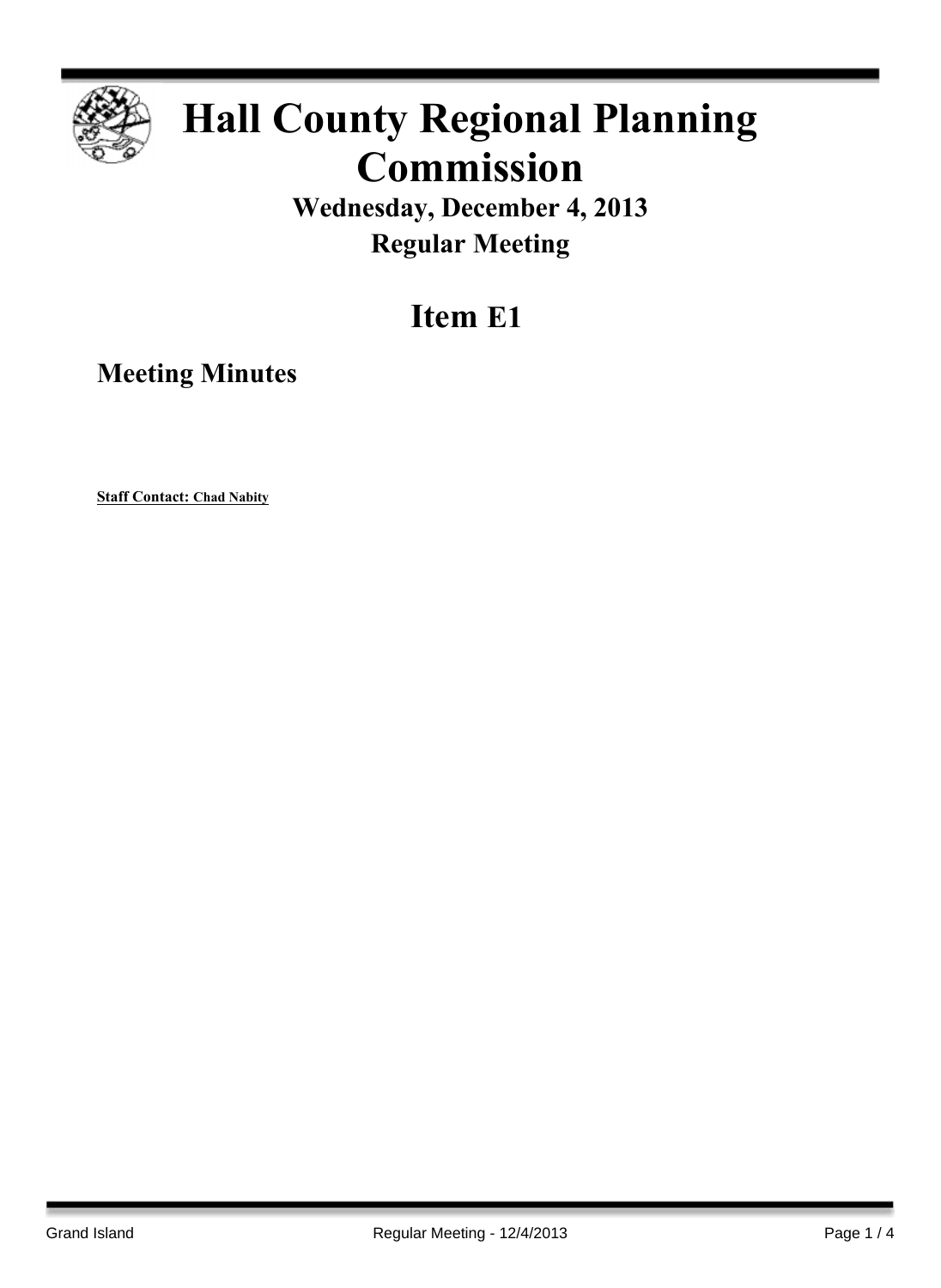

### THE REGIONAL PLANNING COMMISSION OF HALL COUNTY, GRAND ISLAND, WOOD RIVER AND THE VILLAGES OF ALDA, CAIRO, AND DONIPHAN, **NEBRASKA**

| <b>Minutes</b>   |  |
|------------------|--|
| for              |  |
| November 6, 2013 |  |
|                  |  |

The meeting of the Regional Planning Commission was held Wednesday, November 6, 2013, in the Community Meeting Room - City Hall – Grand Island, Nebraska. Notice of this meeting appeared in the "Grand Island Independent" October 26, 2013.

> Present: Pat O'Neill Dennis McCarty Les Ruge Deb Reynolds Don Snodgrass John Amick Mark Haskins

Absent: Julie Connelly, Jaye Monter, Bill Hayes, Karen Bredthauer

Other:

Staff: Chad Nabity, Rose Rhoads

Press:

#### **1. Call to order.**

Chairman O'Neill called the meeting to order at 6:01 p.m.

O'Neill stated that this was a public meeting subject to the open meetings laws of the State of Nebraska. He noted that the requirements for an open meeting were posted on the wall in the room and easily accessible to anyone who may be interested in reading them.

#### **2. Minutes of October 2, 2013 meeting.**

A motion was made by McCarty to approve the meeting minutes and seconded by Reynolds to approve the Minutes of the October 2, 2013 meeting as mailed.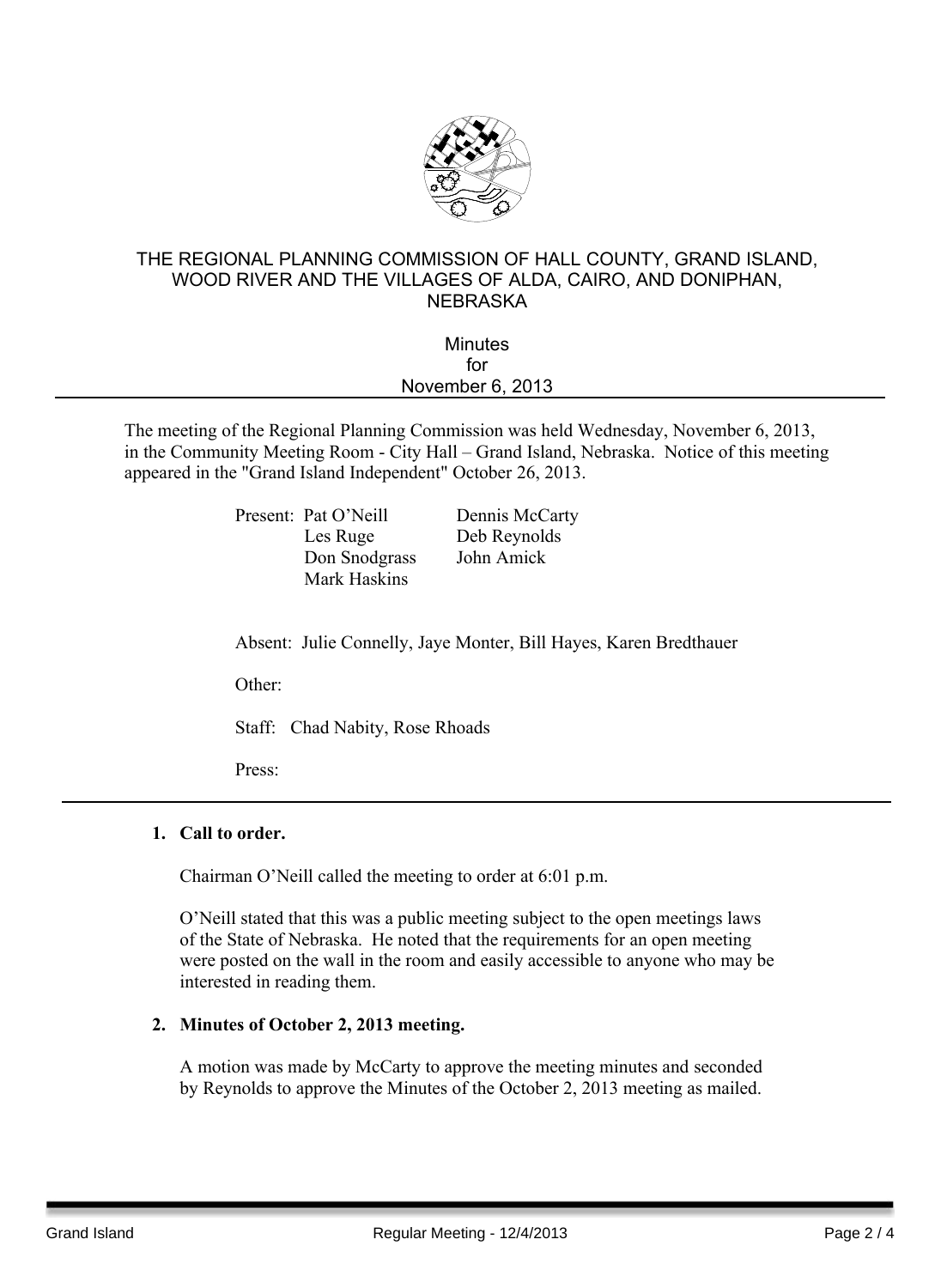The motion carried with 7 members present and 6 voting in favor (Reynolds, Snodgrass, Amick, O'Neill, Haskins and McCarty) and 1 member present abstaining (Ruge).

#### **3. Request Time to Speak.**

Gerald Nelson, 119 Seedling Mile Ct., Grand Island; Rick Ruzicka, 4145 Norseman Ave., Grand Island; Cliff Mesner, 2604 26<sup>th</sup> Ave., Central City; and Brian Degan, 2511 Park Dr., Grand Island, NE, Agenda Item #4.

**4. Public Hearing – Rezone -** A request to rezone the properties from R1 Suburban Density Residential to RD Residential Development Zone in the City of Grand Island, Hall County, Nebraska. All of Van Ohlen 3<sup>rd</sup> Subdivision located south of Shady Bend Circle and west of Shady Bend Road. (C-28-2013GI)

O'Neill opened the Public Hearing.

Nabity explained the Hall County Housing Authority wants to construct the \$3.5 million Shady Bend Villa Project on 2.5 acres west of Shady Bend Road and south of Shady Bend Circle.

There was a lengthy discussion over how to address the drainage issues along Shady Bend Road and Seedling Mile Road.

O'Neill closed the Public Hearing.

A motion was made by Ruge and to approve the rezone providing the Hall County Housing Authority and the City of Grand Island work out a drainage plan. Motion was seconded by Haskins to approve the Rezone from R1 – Suburban Density to RD Residential Development Zone.

A roll call vote was taken and the motion passed with 7 members present and voting in favor (Amick, Snodgrass, O'Neill, McCarty, Ruge, Reynolds and Haskins) and no one voting against.

#### **Consent Agenda**

- **5. Final Plat – Platte Valley Industrial Park Ninth Subdivision** located north of Wildwood Drive and east of US Hwy 281, in the City of Grand Island, in Hall County, Nebraska. Consisting of (2 Lots) and 7.451 acres.
- **6. Final Plat – Dixson Subdivision** located south of Husker Hwy and east of US Hwy 34, in Hall County, Nebraska. Consisting of (1 Lot) and 6.612 acres.

A motion was made by Haskins to approve the Consent Agenda as presented and seconded by Ruge.